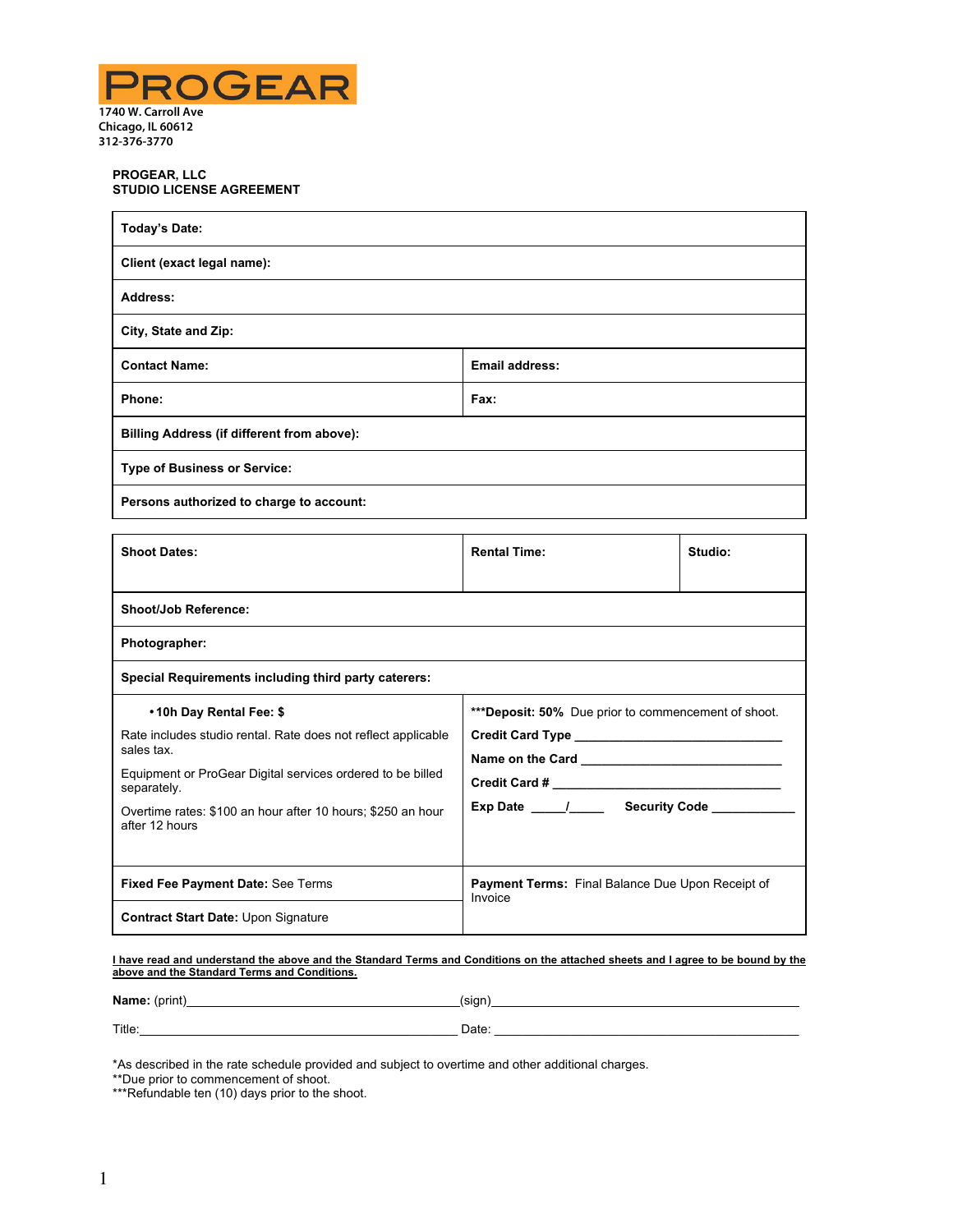

# Studio Guidelines and Conditions

Any agency or client(s) renting studio space at ProGear acknowledges and abides to the following conditions:

 1). Studio hours are Monday through Friday 8:00am – 6:00pm unless otherwise pre-arranged. Hours going beyond standard rental hours constitute overtime and are subject to overtime fees as described in the Studio Rental Contract.

Initials\_\_\_\_\_\_\_\_

2). Alcohol as well as non-prescription / illegal drugs are prohibited. Any use of such items will result in immediate expulsion of client and clients associates / guests of ProGear premises and law authorities will be called. In the instance of a photo shoot / advertising campaign requires alcoholic liquids to be consumed or brought on to premises, a special LIABILITY INSURANCE WAIVER is required and client will not be allowed to bring such products on ProGear premises until all insurance needs are met.

Initials\_\_\_\_\_\_\_\_

3). ProGear's studios are cleaned of all debris and garbage before your studio rental. Upon completion of your rental, the studio will be left in the condition as received. In the instance of excessive garbage accumulation (deemed by ProGear), extra charges will result to compensate for extra garbage removal.

Initials\_\_\_\_\_\_\_\_

4). The Cyc in Studio A is not a skateboard ramp or play area…I will keep all personnel off the Cyc.

Initials\_\_\_\_\_\_\_\_

5). No tape is to be placed on the studio floor without prior consent of ProGear and its employees.

Initials\_\_\_\_\_\_\_\_

6). Smoking is not allowed in the building as well as any type of open flame.

Initials\_\_\_\_\_\_\_\_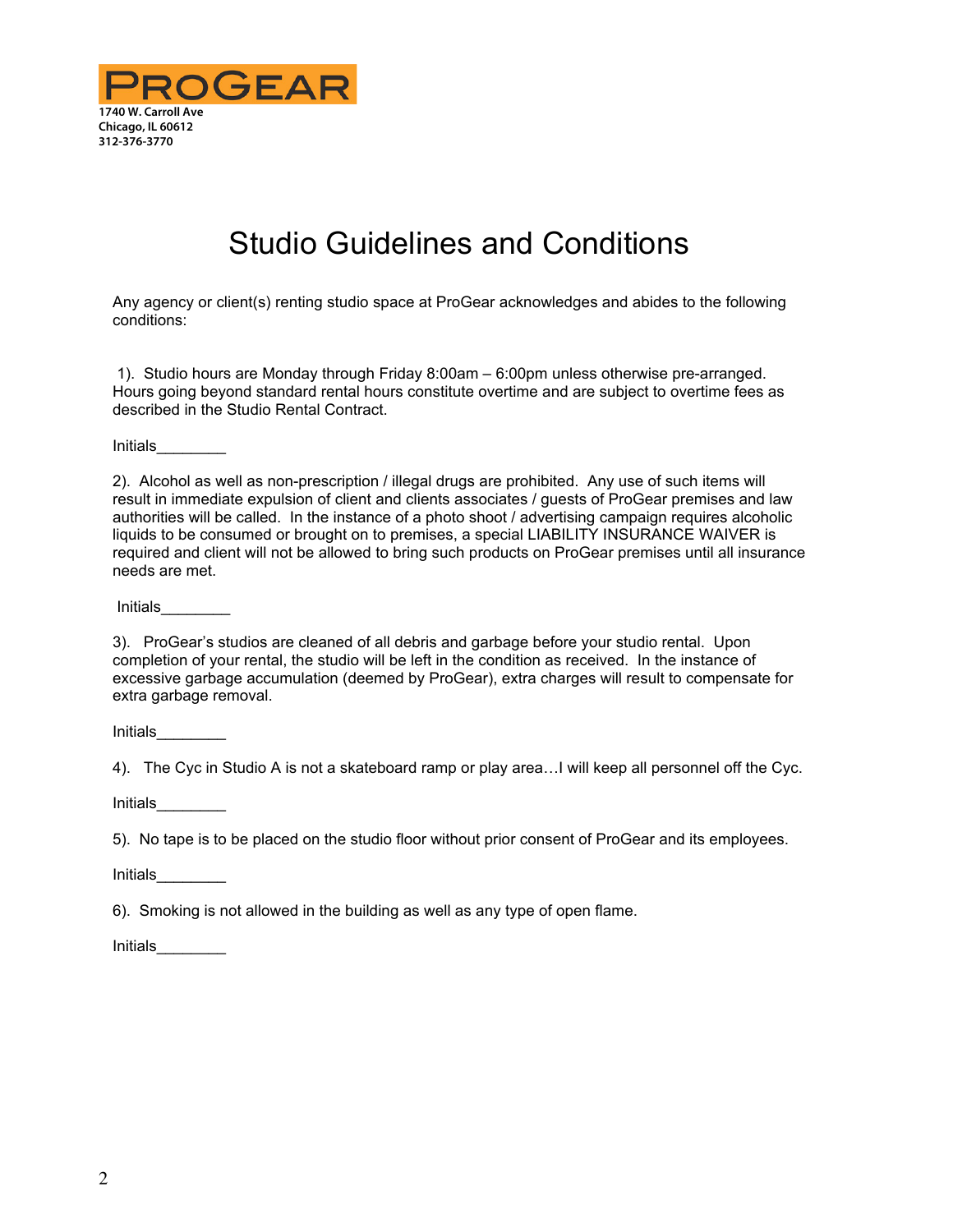

#### **Conditions:**

1. Client's employees and guests shall conduct themselves in a businesslike manner, proper attire shall be worn at all times; the noise level will be kept<br>to a level so as not to interfere with or annoy other clients and C such matters common to all clients. Canvassing, soliciting and peddling in the facility is prohibited and Client shall not solicit other clients for any business or other purpose. Client or Client's officers, directors, employees, shareholders, partners, agents, representatives, contractors, customers, or invitees shall be prohibited from participating in any type of harassing or abusive behavior, verbal or physical in the facility for any reason.

2. Client agrees to use the equipment rented and furnishings located in the Studio(s) in an appropriate manner and any damage from failure to use the same shall be the sole responsibility of Client. Client shall not affix anything to the windows, walls or any other part of the Studio(s) or the facility or make<br>alterations or additions to the Studio(s) or the facility w for any damages done to the facility. Client shall not remove furniture, fixtures or decorative material from the Studio(s) without the prior written consent of PROGEAR, LLC and any such removal shall be under the supervision of PROGEAR, LLC. Client shall not use any portion of the facility for manufacturing or storage of merchandise except as such storage may be incidental to use of the facility as a photography studio. No additional locks or bolts of any kind shall be placed upon any of the doors or windows of the facility by Client nor shall any changes be made on existing locks or the mechanisms thereof.

3. Client can only use common areas with the prior written consent of PROGEAR, LLC and those areas must be kept neat and attractive at all times. All corridors, halls, elevators and stairways shall not be obstructed by Client or used for any purpose whatsoever other than egress and ingress. Client shall not prop open any corridor doors, exit doors or doors connecting corridors during or after business hours. No advertisement or identifying signs, other<br>than those provided by PROGEAR, LLC, or other notices shall be inscrib may not conduct business in the hallways, reception area or any other area except in its designated Studio(s) without the prior written consent of PROGEAR, LLC.

4. Client shall not bring any minors into the facility unless accompanied by such minor's parent or legal guardian and without the prior written consent of PROGEAR, LLC. Client shall not bring or keep any animals other than seeing-eye dogs in the company of blind persons into the facility without the prior written consent of PROGEAR, LLC.

5. Client shall not occupy or permit any portion of the facility to be occupied or used for the manufacture, sale, gift or use of liquor, narcotics or tobacco in any form. Client shall not use the Studio(s) for any unhealthy, annoying, immoral or illegal purposes or activities which may invalidate or increase the premium of any policy of insurance contracted by PROGEAR, LLC. No smoking shall be permitted at any time in any area of the facility.

6. Client shall, before leaving the Studio(s) unattended for an extended period of time, close and securely lock all doors and shut off all lights and other electrical apparatus. Any damage resulting from failure to do so shall be paid by and be the sole responsibility of Client. All property belonging to Client or any employee, agent or invitee of Client shall be at the risk of such person only and PROGEAR, LLC shall not be liable for damages thereto or for theft or misappropriation thereof. If Client does not remove any property belonging to Client from the facility by the end of the term, at the option of<br>PROGEAR, LLC, Client shall be conclusively presumed to have conveyed such p without further payment or credit by PROGEAR, LLC to Client and PROGEAR, LLC may remove the same and Client shall pay PROGEAR, LLC all costs of such removal upon demand.

7. Client shall not, without PROGEAR, LLC prior written consent store or operate in the Studio(s) or the facility any computer (except a personal computer) or any other large business machine, reproduction equipment, heating equipment, stove, radio, stereo equipment or other mechanical amplification equipment, vending or coin operated machine, refrigerator or coffee equipment, or conduct a mechanical business therein, do any cooking therein, or use or allow to be used in the facility oil burning fluids, gasoline, kerosene for heating, warming or lighting. No article deemed hazardous on account of fire or any explosives shall be brought into the facility. No offensive gases, odors or liquids or firearms or weapons of any kind shall be<br>permitted in the facility. The electrical current shall be used for ord installation or wiring for electrical use, telephone equipment or otherwise, such wiring shall be done at Client's expense by the personnel designated by<br>PROGEAR, LLC. Client shall use only telecommunications systems and s suspend T-1 service at any time if client's use violates the rules and regulations of internet service use. The Client will be charged for the full cost of all long distance and international calls made by you and your agents and guests at the facility.

Internet service and any other service provided by PROGEAR, LLC may only be used for lawful purposes. Transmission or storage of any information, data, or material in violation of any US Federal, state or local law is prohibited. Client is prohibited from using the PROGEAR, LLC internet access to transmit threatening material or transmit or receive obscene material.

8. PROGEAR, LLC reserves the right to make such other rules and regulations as in its judgment may from time to time be needed for the safety of clients, and the care and cleanliness of the facility. PROGEAR, LLC shall have no responsibility whatsoever to Client for the violation or non-performance by any other PROGEAR, LLC clients of any of these Standard Terms and Conditions or any other rules and regulations but shall use reasonable efforts to uniformly enforce these Standard Terms and Conditions and any other rules and regulations.

9. STUDIO ACCESS. As a client you have a license to use the Studio(s) assigned to you. You also have shared use of common areas in the facility. You have access to your Studio(s) during regular business hours, Monday through Friday except holidays. Our facility provides various services, heating<br>and air conditioning to the center during normal business hours as de at a neighboring facility of similar size and configuration. This relocation is at our expense. We reserve the right to show the Studio(s) to prospective<br>clients and will use reasonable efforts not to disrupt your business consent of PROGEAR, LLC.

10. SERVICES. In addition to your Studio, we provide you with certain services on an as requested basis. The fee schedule for these services is available upon request. The fees are charged to your account and are payable on the service fee payment date listed on the front page of this agreement. You agree to pay all charges authorized by you or your employee. The fee schedule is updated from time to time. PROGEAR, LLC and vendors designated by PROGEAR, LLC are the only service providers authorized to provide services in the facility. You agree that neither you nor your employees will solicit other clients of the center to provide any service provided by PROGEAR, LLC or its designated vendors, or otherwise. In the event